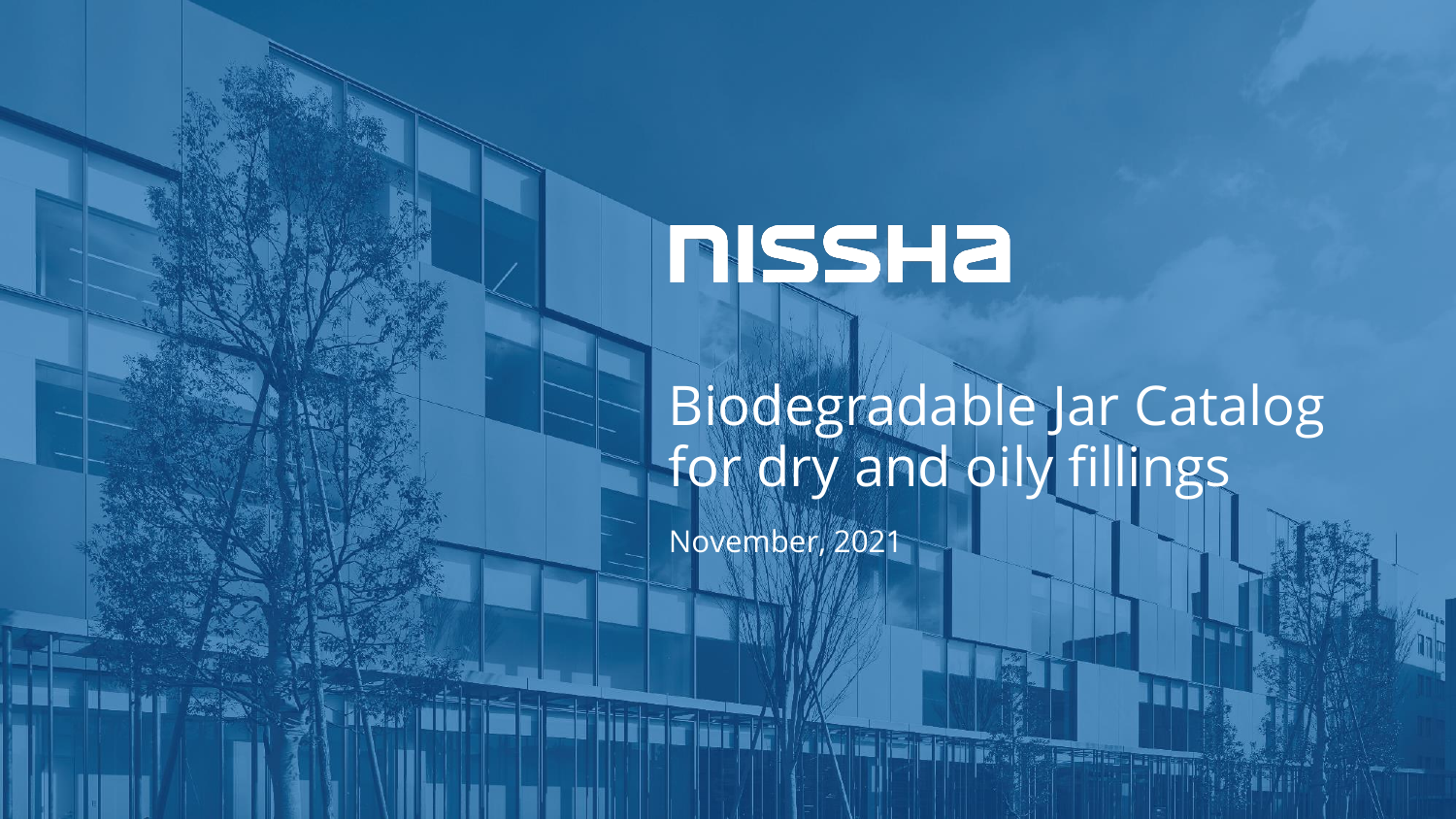## Material and Color

## Color: Natural / Black / White / Pink / Orange / Green / Purple / Red / Blue Material: Premium / Universal

### Premium

"Premium" offers unique wood chip appearance and haptic touch. It is ideal for sustainable products that aim for an exclusive feel.



#### Universal

"Universal" material is designed to fit to existing brand images with less and subtle wood texture.



### **NISSHA**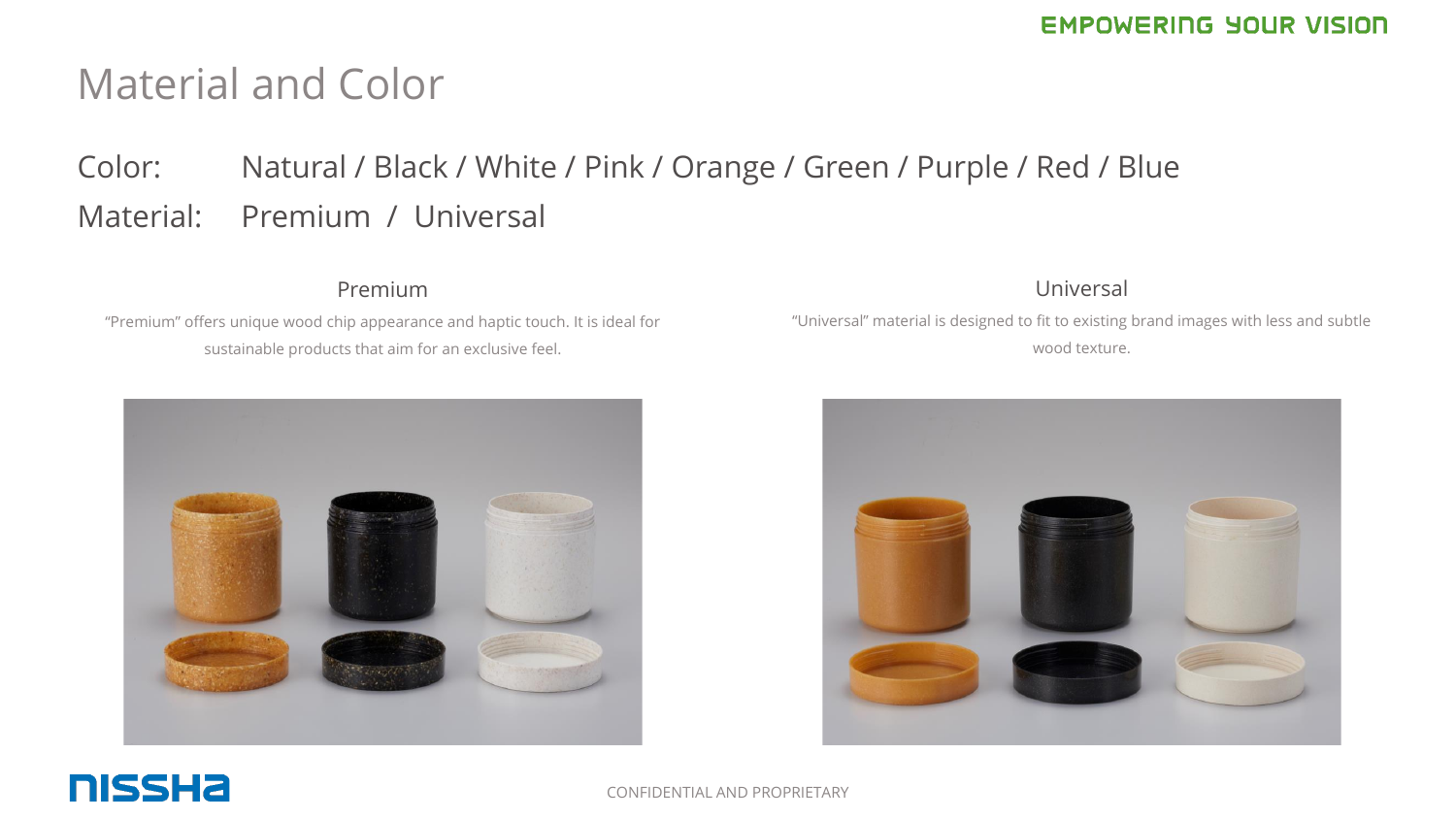## Standard size



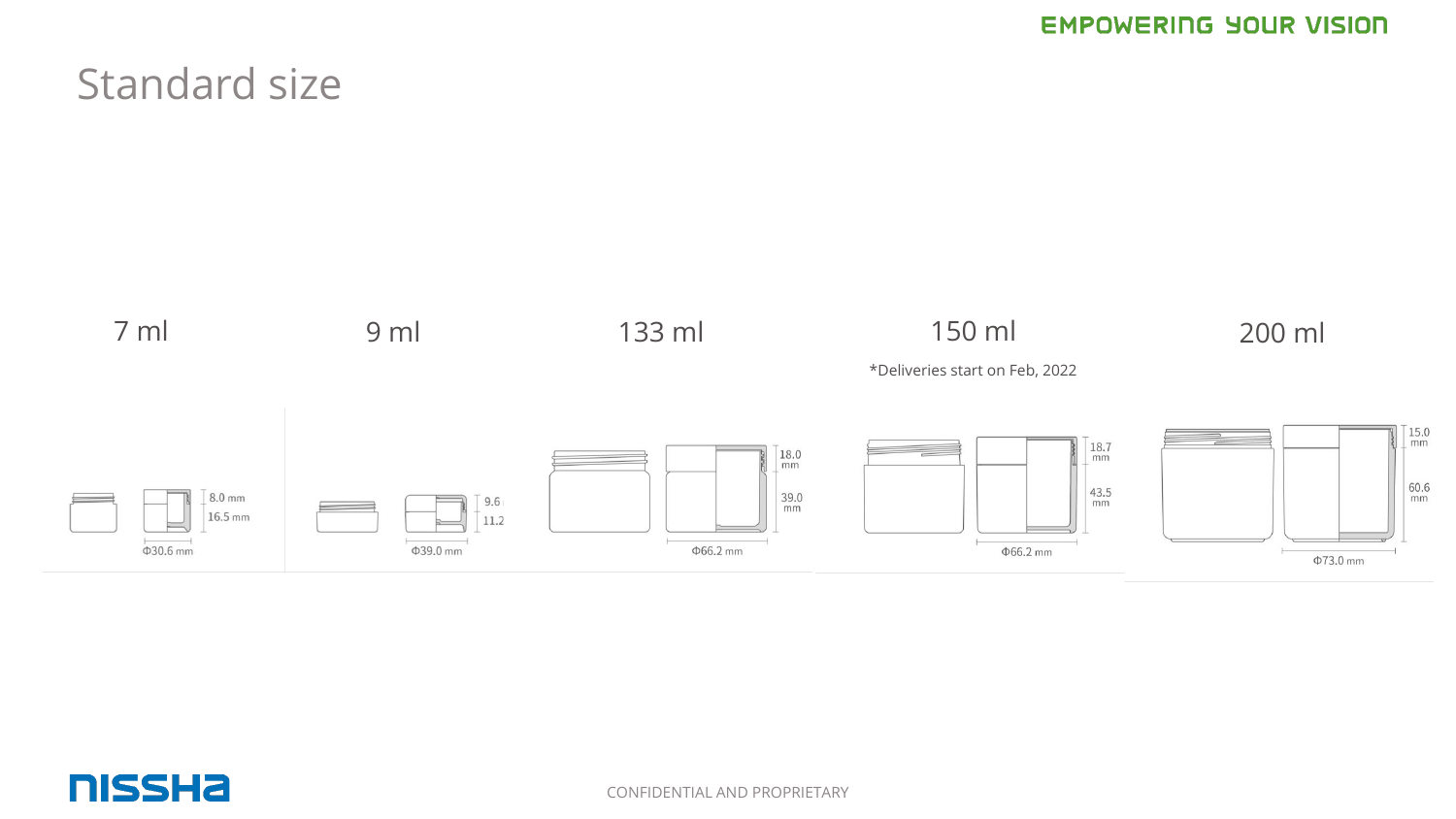## Technical data

|                                                           | 7 <sub>m</sub>                                                                                                                                                                  | 9 <sub>m</sub>                                            | 133 ml                                                    | 150 ml                                              | 200 ml                                              |  |  |
|-----------------------------------------------------------|---------------------------------------------------------------------------------------------------------------------------------------------------------------------------------|-----------------------------------------------------------|-----------------------------------------------------------|-----------------------------------------------------|-----------------------------------------------------|--|--|
| Maximum Filling                                           | 7.0 ml                                                                                                                                                                          | 9.2 ml                                                    | 133.3 ml                                                  | 150 ml                                              | 200 ml                                              |  |  |
| <b>Exterior measurements</b>                              | Φ31 x 25 mm                                                                                                                                                                     | Φ39 x 22 mm                                               | Φ66 x 58 mm                                               | Ф66 x 62 mm                                         | $\Phi$ 74 x 76 mm                                   |  |  |
| Interior measurements                                     | Φ24 x 17 mm                                                                                                                                                                     | Φ32 x 12 mm                                               | Ф58 х 52 mm                                               | Φ58 x 57 mm                                         | Ф65 х 68 mm                                         |  |  |
| Liner thickness                                           | $0.5$ mm                                                                                                                                                                        | <b>TBC</b>                                                | $0.8$ mm                                                  | $1.2 \text{ mm}$                                    | $1.2 \text{ mm}$                                    |  |  |
| Gross weight                                              | 8 g                                                                                                                                                                             | 13 <sub>g</sub>                                           | 73 g                                                      | 73 g                                                | 96 g                                                |  |  |
| Cap printing                                              | Screen printing $\varphi$ 26.2 mm<br>Min line width 80 um                                                                                                                       | Screen printing $\varphi$ 30.7 mm<br>Min line width 80 um | Screen printing $\varphi$ 61.5 mm<br>Min line width 80 um | Pad printing $\varphi$ 45 mm<br>(ready in mid 2022) | Pad printing $\varphi$ 45 mm<br>(ready in mid 2022) |  |  |
| Printing logo                                             | No adhesion and colour change under the test condition below<br>1.40 degree C, 30% RH for 7 days<br>2. 100% Ethanol wipe with cloth<br>3. 20 degree C water immersion for 1 min |                                                           |                                                           | Under testing                                       | Under testing                                       |  |  |
| Manufacturing location                                    | Japan                                                                                                                                                                           | Japan                                                     | Japan                                                     | Germany (Deliveries expected<br>in Feb 2022)        | Germany                                             |  |  |
| Recommended Storage condition                             | under 40 degree C, and in 30-40% RH                                                                                                                                             |                                                           |                                                           |                                                     |                                                     |  |  |
| Maximum Expected lifetime                                 | up to 1 year under recommended storage condition<br>*40 degree C, 30-40% RH accelerated environmental test for 130 days<br>(minor discolouration, no dimensional change)        |                                                           |                                                           |                                                     |                                                     |  |  |
| Recommended temp for temporarily filling                  | 70 degree C (158F)                                                                                                                                                              |                                                           |                                                           |                                                     |                                                     |  |  |
| Recommended temperature for accelerated<br>stability test | 40 degree C (104F)                                                                                                                                                              |                                                           |                                                           |                                                     |                                                     |  |  |
| Filling items                                             | Dry food, Powder, Oily food, Balm(Oily cosmetics)<br>pH : >4.5<br>*We recommend each customer to check with their unique filling items                                          |                                                           |                                                           |                                                     |                                                     |  |  |
| Non acceptable contents                                   | Water based products<br>*It may cause minor dimensional change of a jar. No risk of food safety issues.                                                                         |                                                           |                                                           |                                                     |                                                     |  |  |

**NISSHA**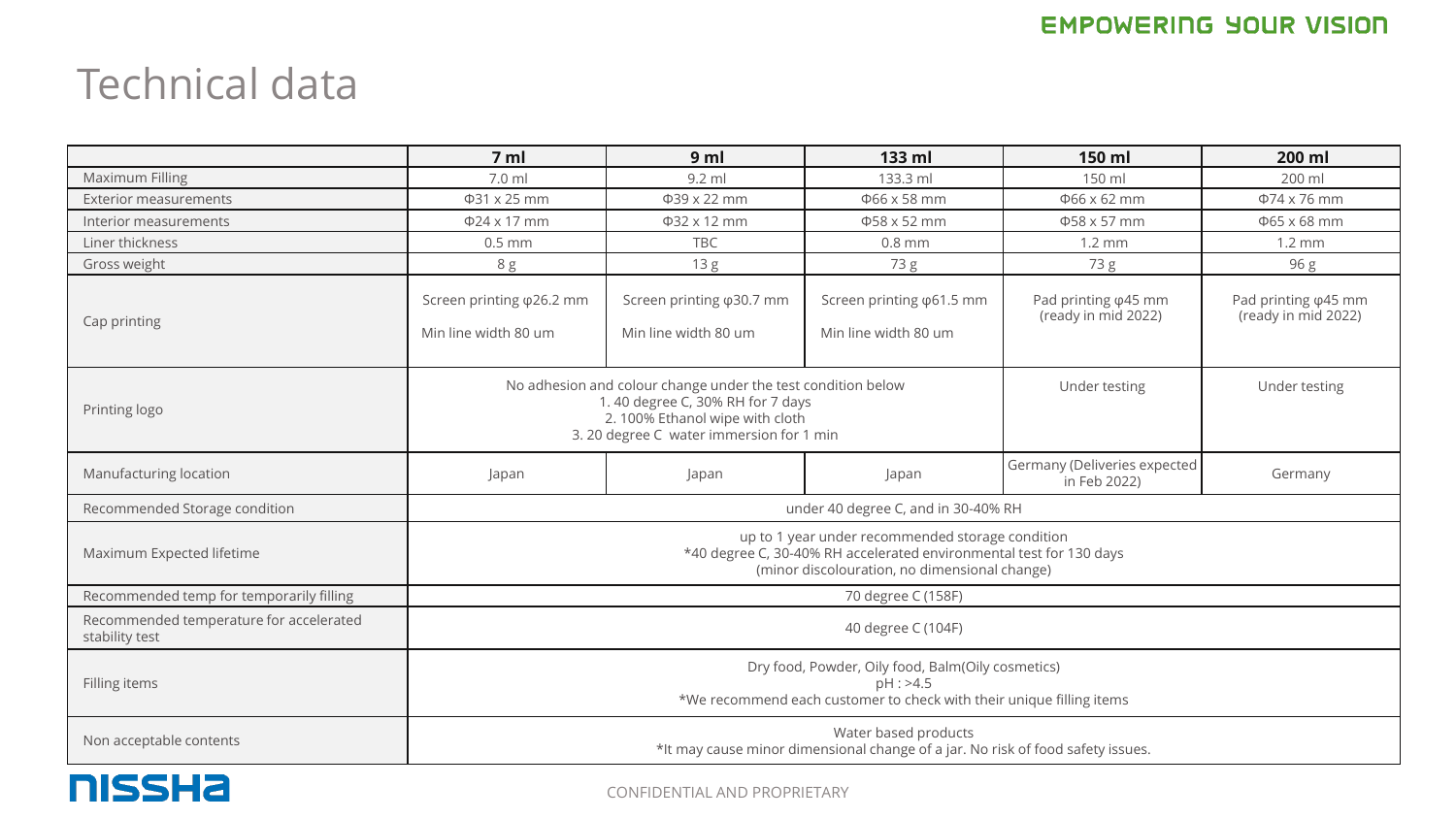## Technical data

|                                                                  | 7 ml                                                                                                                                                                                                                    | 9 <sub>m</sub>                                  | $133$ ml                                         | 150 ml                   | 200 ml                   |  |  |
|------------------------------------------------------------------|-------------------------------------------------------------------------------------------------------------------------------------------------------------------------------------------------------------------------|-------------------------------------------------|--------------------------------------------------|--------------------------|--------------------------|--|--|
| Recommended closure torque<br>(with recommended liner thickness) | $>$ 30 [N $\cdot$ cm]<br>$< 60$ [N $\cdot$ cm]                                                                                                                                                                          | $> 60$ [N $\cdot$ cm]<br>$< 100$ [N $\cdot$ cm] | $>$ 130 [N $\cdot$ cm]<br>$<$ 324 [N $\cdot$ cm] | $\overline{\phantom{a}}$ | $\overline{\phantom{a}}$ |  |  |
|                                                                  | *When closure torque exceeds the recommended toque, there is a risk that a lid may not be able opened by hand.<br>*In case customers do not use liners, we recommend to check the appropriate torque at customers' site |                                                 |                                                  |                          |                          |  |  |
| Drop impact test                                                 |                                                                                                                                                                                                                         |                                                 | No damage                                        | To be tested             | No damage                |  |  |
|                                                                  | A jar dropped from 80cm height onto a vinyl floor tile laid on concrete base from the top, side and bottom direction.                                                                                                   |                                                 |                                                  |                          |                          |  |  |
| Sterilization                                                    | In case sterilization is required, the products can be sprayed with a 70% ethanol solution. The products should be allowed to dry properly<br>before they are filled                                                    |                                                 |                                                  |                          |                          |  |  |
| Compostability                                                   | Industrial Compostaibility EN13432                                                                                                                                                                                      |                                                 |                                                  |                          |                          |  |  |
| <b>Compliant Directives</b>                                      | (EC) No.1935/2004                                                                                                                                                                                                       |                                                 |                                                  |                          |                          |  |  |
|                                                                  | (EU) No.10/2011                                                                                                                                                                                                         |                                                 |                                                  |                          |                          |  |  |
|                                                                  | *Tested for both Premium and Universal material. Natural, Black and White colour.                                                                                                                                       |                                                 |                                                  |                          |                          |  |  |
| Air tightness                                                    |                                                                                                                                                                                                                         |                                                 | tested                                           |                          | tested                   |  |  |

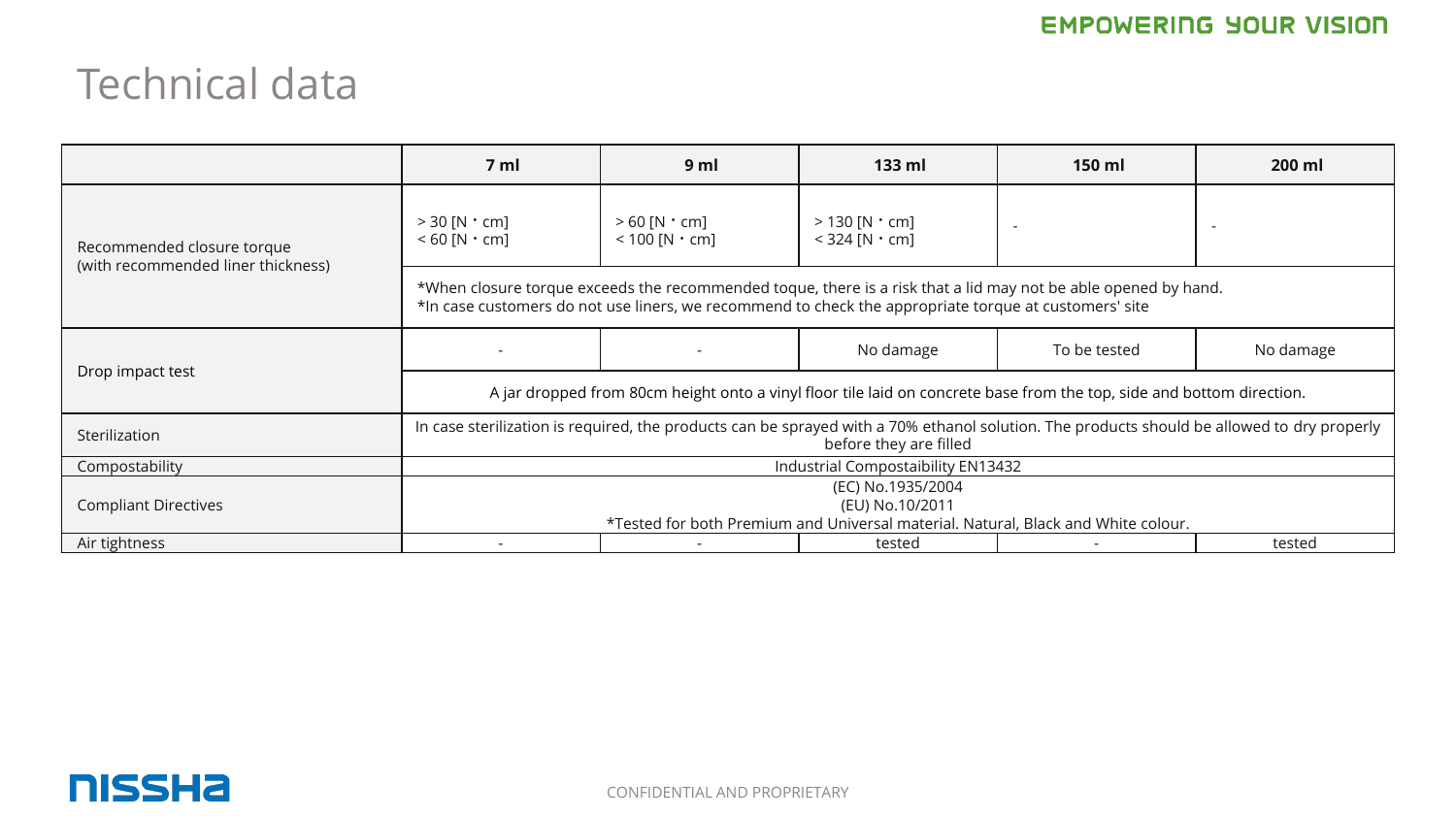## Liner options

|                                 | 7 ml                                                                                                                                                                                              | 9 <sub>m</sub> | $133$ ml | 150 ml                          | 200 ml                          |  |  |
|---------------------------------|---------------------------------------------------------------------------------------------------------------------------------------------------------------------------------------------------|----------------|----------|---------------------------------|---------------------------------|--|--|
| Recommended thickness of liners | $0.5$ mm                                                                                                                                                                                          | <b>TBC</b>     | $0.8$ mm | $1.2 \text{ mm}$                | $1.2 \text{ mm}$                |  |  |
| Method of liner attachment      | Glued                                                                                                                                                                                             | Glued          | Glued    | Without glue                    | Without glue                    |  |  |
| Available liner type            | PE liner                                                                                                                                                                                          | PE liner       | PE liner | PE liner<br>Biodegradable liner | PE liner<br>Biodegradable liner |  |  |
| Water barrier properties        | *For supplement, the jar can be used without liner<br>*If customer wants better moisture barrier property to jars, it is recommended to use either conventional PE liners or biodegradable liners |                |          |                                 |                                 |  |  |

- ⚫ A closed 200ml jar with filled water is kept under 40 degree C controlled environment and its weight loss was measured periodically for 150 days.
	- 1. With non-biodegradable liner (PE liner) 2. With biodegradable liner 3. Without a liner



**NISSHA**